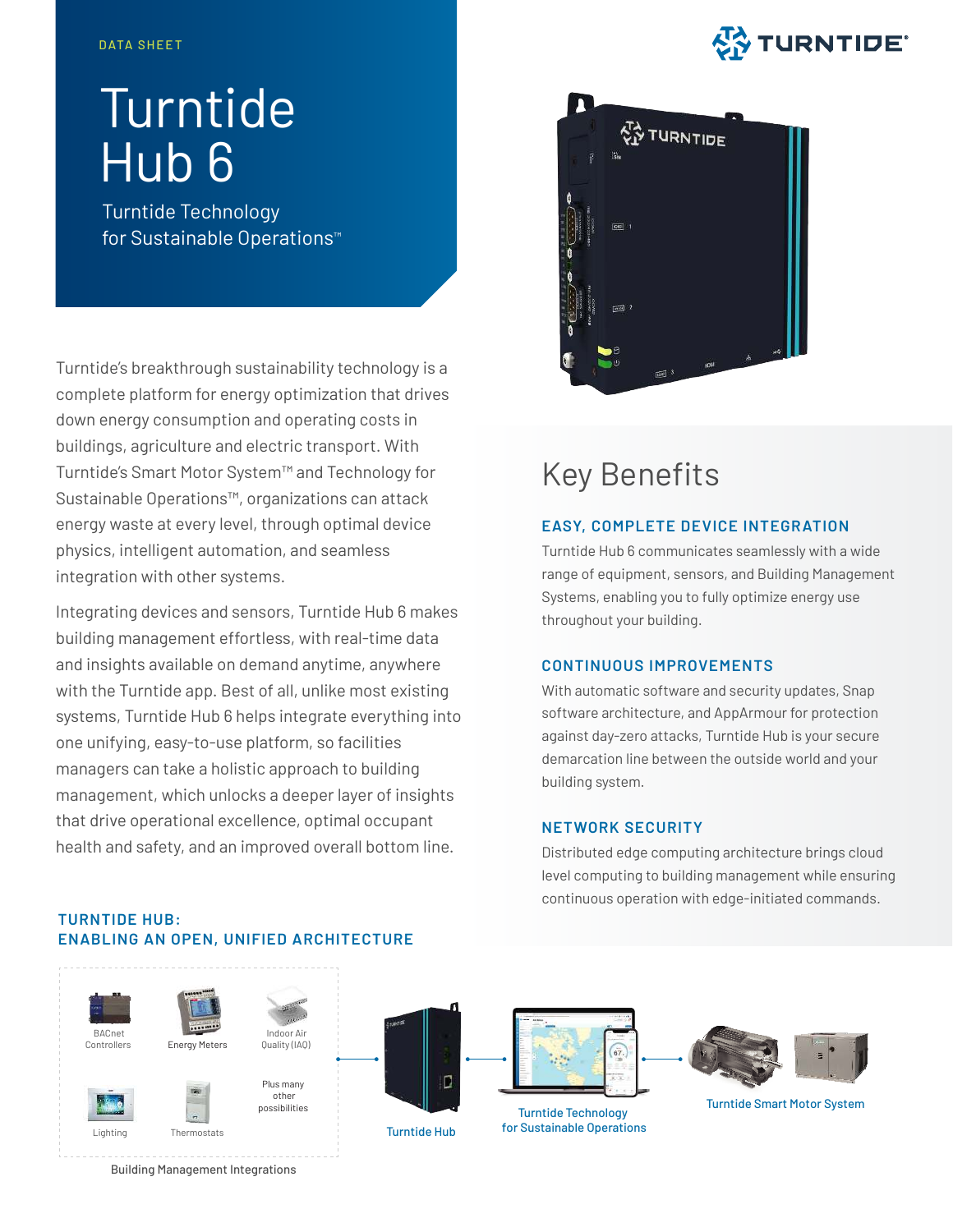

# Features & Specifications

### **PROTOCOLS SUPPORTED**

- 
- 
- Modbus RTU · Trane Comm4 · Modbus TCP · OpenADR
- 

• Supports up to ~5000 system points\* • BACnet Client • BACnet Server

\*System capacity depends on number of points, **BACnet Router** • BBMD connected devices, and enabled features. Contact the Turntide team at sales@turntide.com for further assistance in sizing projects.

- BACnet MSTP · BACnet IP · Daikin DIII-Net · Lennox Sysbus
	-
- NOAA Weather Generic REST iButton Link Green Button

## **POINT CAPACITY BACNET SERVICES**

- 
- 
- 
- -
- 铅 TURNTIDE



# Secure, remote access to Turntide web and mobile applications

Ability to manage buildings securely and conveniently anywhere, anytime

| - |  |
|---|--|
|   |  |
|   |  |
|   |  |
|   |  |

# Local scheduling, alarming,

and logic control

Additional layer of security for critical controls information



# All point history stored forever in the cloud\*

Ability to levrage data to generate insights for optimal building control settings \* All history is stored locally for up to two weeks



# Multi-protocol auto discovery

One simple interface to access information across a complex assortment of protocols and systems

# **CORE HARDWARE SPECIFICATIONS**

| Item                    | Specification                                                                                                                                                                |
|-------------------------|------------------------------------------------------------------------------------------------------------------------------------------------------------------------------|
| Model                   | Advantech UNO-420                                                                                                                                                            |
| Dimensions              | $125$ mm x $125$ mm x $50$ mm<br>$(4.9'' \times 4.9'' \times 2.0'')$                                                                                                         |
| Form Factor             | Fanless design, optimized for wall mounting                                                                                                                                  |
| Weight                  | 1.5 <sub>kg</sub>                                                                                                                                                            |
| Processor               | Intel® Atom™ F815 1.46GHz                                                                                                                                                    |
| <b>Operating System</b> | Ubuntu Core 20 Linux OS                                                                                                                                                      |
| Memory                  | DDR3L type @ 1066 MHz: 2GB                                                                                                                                                   |
| Drive / Storage         | 32GB eMMC                                                                                                                                                                    |
| 1/0                     | LAN Ports: 2x GbE RJ-45 Ethernet (1x PoE)<br>$USB$ Port: $1x$ USB $3.0$<br>Serial Ports: 2x RS-232   1x RS-485<br>RS485 Baud Rates: 9600, 19200, 38400,<br>57600, 115200 bps |
| Video                   | 1x HDMI port                                                                                                                                                                 |
| Power Input             | Nominal input 10-30VDC<br>12W (Typical), 20W (Max)                                                                                                                           |

# **ENVIRONMENTAL AND OTHER SPECIFICATIONS**

| <b>Item</b>                                        | Specification                                       |
|----------------------------------------------------|-----------------------------------------------------|
| Storage<br>Temperature                             | $-40^{\circ}$ C to 80 $^{\circ}$ C                  |
| Operating<br>Temperature with<br>$0.7$ m/s airflow | $-20^{\circ}$ C to 60 $^{\circ}$ C @ ~85% RH        |
| Relative Humidity                                  | Operating: 10% @ 95% RH @ 40°C<br>(non-condensing)  |
| Vibration Protection                               | 2 Grms, random, 5-500 Hz, 1 hr / axis               |
| <b>Shock Protection</b>                            | 50G, half sine, 11ms                                |
| EMC                                                | CE, FCC, CB, UL, CCC                                |
| Ingress Protection                                 | <b>IIEC 60068</b>                                   |
| Security                                           | Secure Boot, BIOS password,<br>I/O port disablement |
| Warranty                                           | 2 year limited hardware warranty                    |